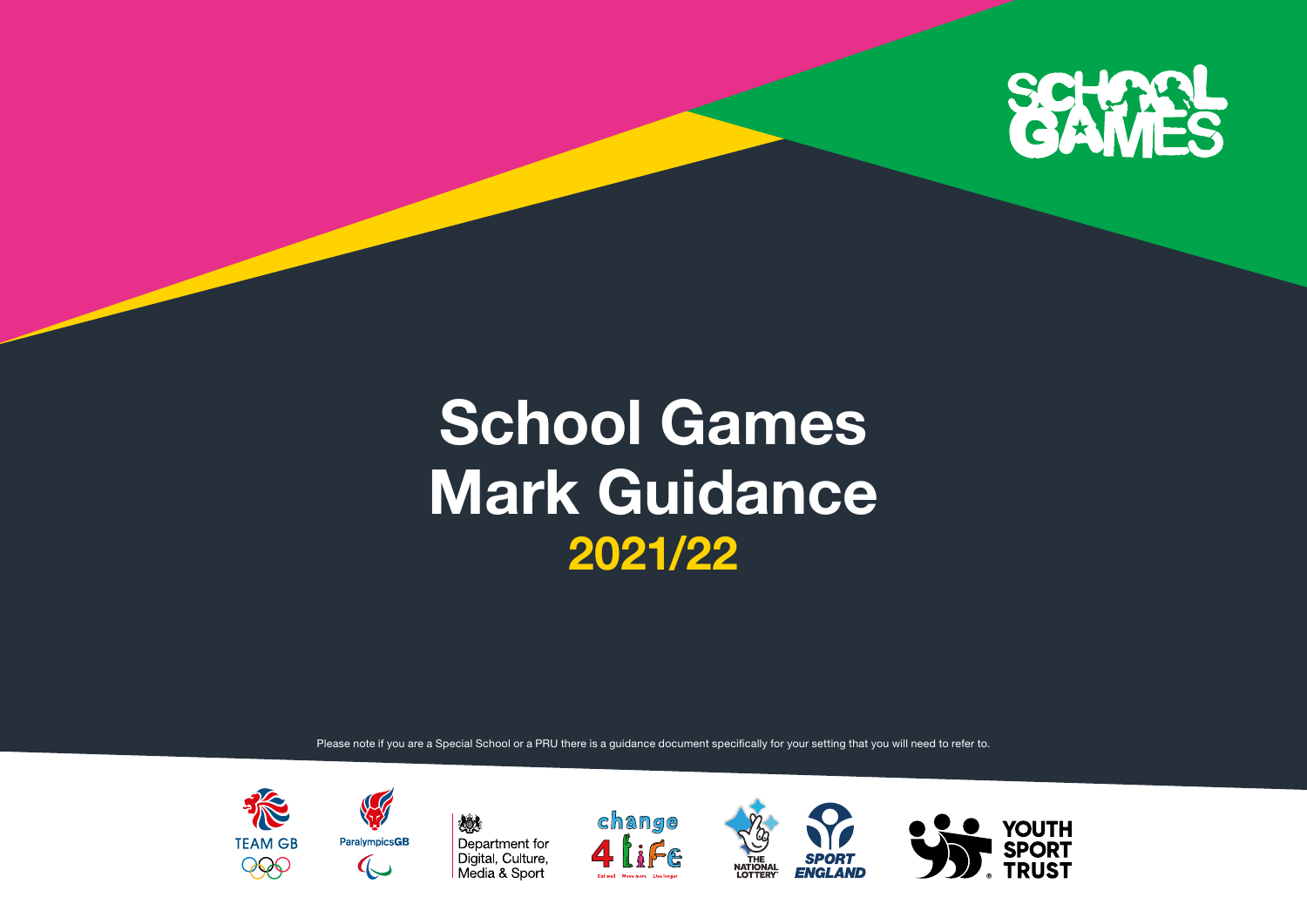| <b>BRONZE CRITERIA</b>                                                                           |                                                                                                                                                                                                                                                                                                                                                                                                                                                                                                                                                                                                                                                                                                                                                                                                                                                                                                                                                                                                                                                                                                                                                                                    |                                                                                                                                                                         |                                                                                                                                                                                                                                                                                                                                                                                                                                                                                                                                                                                                                                                                                                                    |                                  |  |
|--------------------------------------------------------------------------------------------------|------------------------------------------------------------------------------------------------------------------------------------------------------------------------------------------------------------------------------------------------------------------------------------------------------------------------------------------------------------------------------------------------------------------------------------------------------------------------------------------------------------------------------------------------------------------------------------------------------------------------------------------------------------------------------------------------------------------------------------------------------------------------------------------------------------------------------------------------------------------------------------------------------------------------------------------------------------------------------------------------------------------------------------------------------------------------------------------------------------------------------------------------------------------------------------|-------------------------------------------------------------------------------------------------------------------------------------------------------------------------|--------------------------------------------------------------------------------------------------------------------------------------------------------------------------------------------------------------------------------------------------------------------------------------------------------------------------------------------------------------------------------------------------------------------------------------------------------------------------------------------------------------------------------------------------------------------------------------------------------------------------------------------------------------------------------------------------------------------|----------------------------------|--|
| <b>Criterion</b>                                                                                 | <b>Explanation</b>                                                                                                                                                                                                                                                                                                                                                                                                                                                                                                                                                                                                                                                                                                                                                                                                                                                                                                                                                                                                                                                                                                                                                                 | <b>Examples of Supporting Evidence</b>                                                                                                                                  | <b>Top Tips</b>                                                                                                                                                                                                                                                                                                                                                                                                                                                                                                                                                                                                                                                                                                    | <b>Comments</b>                  |  |
| We have worked with our SGO on<br>at least 1 of the School Games<br>outcomes this academic year. | The School Games outcomes for<br>2021/22 are as follows:<br><b>Outcome 1</b> To maintain and grow<br>school engagement in the School<br>Games and their delivery of 60 active<br>minutes (please note there are new<br>CMO guidelines for SEND daily<br>activity).<br><b>Outcome 2</b> To create positive<br>experiences by ensuring physical<br>activity and competition provision is<br>designed to reflect the motivation,<br>competence and confidence of young<br>people and has clear intent.<br><b>Outcome 3</b> To have a clear focus<br>on secondary schools and transition<br>points (Yr.3 and Yr.7/8).<br><b>Outcome 4 To create positive</b><br>experiences that support the<br>character development of young<br>people, capitalising on Birmingham<br>2022 Commonwealth Games by<br>empowering young people to lead<br>the design, delivery and promotion of<br>physical activity and/or competition in<br>their school and local area.<br><b>Outcome 5</b> To advocate to key<br>stakeholders how the School Games<br>makes a meaningful difference to the<br>lives of children and young people,<br>including supporting schools to<br>engage and educate parents. | Your SGO will verify this so be clear<br>in your mind when and how you<br>have worked with them and what the<br>impact of this partnership has been<br>for your school. | Possible types of evidence that<br>schools could use to prove they have<br>met this criterion are:<br>• Strategic documents such as<br>Development/Action Plans, Subject<br>Reports (for example for governors)<br>and Pupil Survey Results.<br>• Communications with the school<br>community such as Posters,<br>Noticeboards, Social Media posts<br>or other school communications.<br>• Evidence from events or<br>interventions such as Photographs,<br>Results or Reports.<br>• Engagement with tools such as<br>Active School Planner, Inclusive<br>Health Check, the Positive<br>Experience in Competition toolkit.<br>• Events and blogs posted to the<br>school dashboard on the School<br>Games website. | This will be a y/n dropdown box. |  |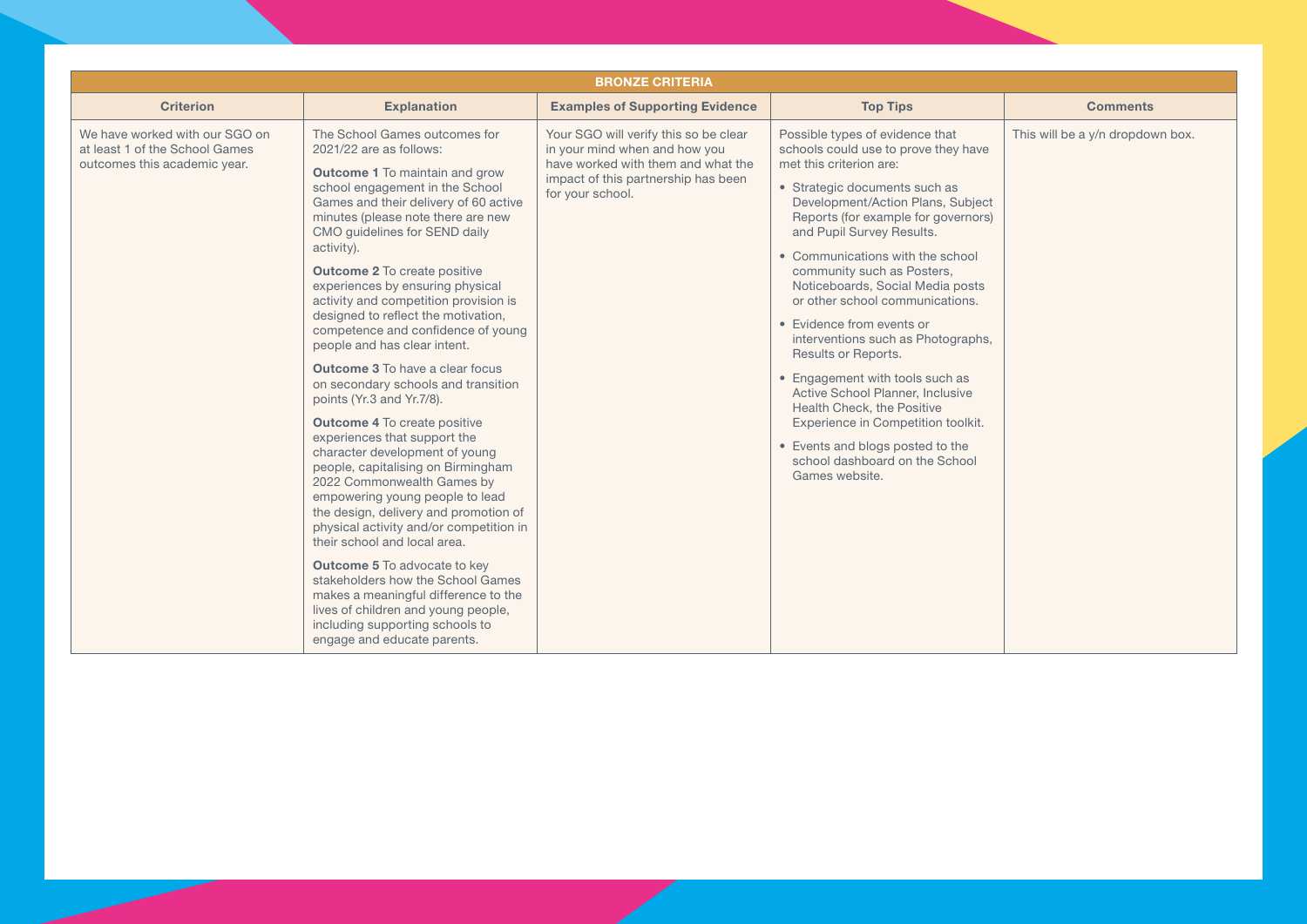| <b>BRONZE CRITERIA</b>                                                                                                                                                       |                                                                                                                                                                                                                                                                                                                                                                                                                                                                                                                                                                                                                                                                      |                                                                                                                                              |                                                                                                                                                                                                                                                                                                                                                                                                                                                                                         |                                                                                                                                |
|------------------------------------------------------------------------------------------------------------------------------------------------------------------------------|----------------------------------------------------------------------------------------------------------------------------------------------------------------------------------------------------------------------------------------------------------------------------------------------------------------------------------------------------------------------------------------------------------------------------------------------------------------------------------------------------------------------------------------------------------------------------------------------------------------------------------------------------------------------|----------------------------------------------------------------------------------------------------------------------------------------------|-----------------------------------------------------------------------------------------------------------------------------------------------------------------------------------------------------------------------------------------------------------------------------------------------------------------------------------------------------------------------------------------------------------------------------------------------------------------------------------------|--------------------------------------------------------------------------------------------------------------------------------|
| <b>Criterion</b>                                                                                                                                                             | <b>Explanation</b>                                                                                                                                                                                                                                                                                                                                                                                                                                                                                                                                                                                                                                                   | <b>Examples of Supporting Evidence</b>                                                                                                       | <b>Top Tips</b>                                                                                                                                                                                                                                                                                                                                                                                                                                                                         | <b>Comments</b>                                                                                                                |
| We deliver one or more targeted<br>opportunities for those young people<br>who need it most through the School<br>Games either through intra or inter<br>competition/events. | Examples include, but aren't<br>restricted to; those young people<br>who have suffered as a result of<br>COVID either emotionally, socially or<br>physically, those, young people who<br>do not participate in any after school<br>opportunities, pupil premium,<br>SEND, etc.                                                                                                                                                                                                                                                                                                                                                                                       | Your SGO will verify this and may ask<br>to see evidence such as registers and<br>or attendance at events.                                   | Use your School Development Plan to<br>identify the groups who your school<br>will be targeting throughout the year<br>and seek help from your SGO to<br>find the events to support the active<br>recovery of these groups.                                                                                                                                                                                                                                                             | This will be a y/n dropdown box.                                                                                               |
| We believe in the vision and mission<br>of the School Games and are<br>committed to physical activity and<br>delivering positive experiences.                                | This is about how the School Games<br>can make a difference to those young<br>people that are the least active and/<br>or addresses inequalities that some<br>young people face through putting<br>PE, School Sport, physical activity<br>and play at the heart of school life.<br>We want every young person to<br>have a positive experience so that<br>they want to do more. This for some<br>young people will mean that we<br>measure success in different ways<br>so that it's not always about being<br>the tallest, fastest or strongest and<br>that we prepare them effectively for<br>competitions/events so that they can<br>achieve their personal best. | Your SGO will verify this and may ask<br>to see evidence information that you<br>share with parents or governors for<br>example.             | Read the Vision & Mission on the<br>School Games website, Consider the<br>breadth and balance of your offer<br>(intra/inter, leadership, transition and<br>the 'active schools' agenda) Does it<br>have something that will engage the<br>least active or those students who<br>face inequality in any way? Are the<br>experiences you provide all delivered<br>in the same way or do you adapt<br>delivery to allow children to engage<br>and progress at the right level for<br>them? | This will be a y/n dropdown box.                                                                                               |
| We have used the power and<br>inspiration of B2022 Commonwealth<br>Games (CWGs) to engage our young<br>people.                                                               | Through your SGs dashboard you<br>can access the B2022 School Games<br>content and links to other providers<br>content<br>https://www.yourschoolgames.com/<br>app/resources/384/<br>Please note you will need to be<br>logged in to your dashboard to<br>access these resources.<br>Show how you plan to capitalise not<br>only the inspiration of performance<br>but the message of inclusivity in<br>society in your School Games<br>planning and the Commonwealth<br>Games values of Humanity, Destiny<br>and Equality.                                                                                                                                           | Attendance at local events.<br>engagement in national activities,<br>creating school projects, leaders<br>work, working with clubs/athletes. | Engage with your SGO as soon<br>as you are able - see what from<br>their offer of events, leadership<br>opportunities, transition support<br>and 60 Active Minutes work aligns to<br>B2022 Commonwealth Games.                                                                                                                                                                                                                                                                          | This will be a y/n dropdown box.<br>There will be further dropdown boxes<br>for you to evidence how you have<br>achieved this. |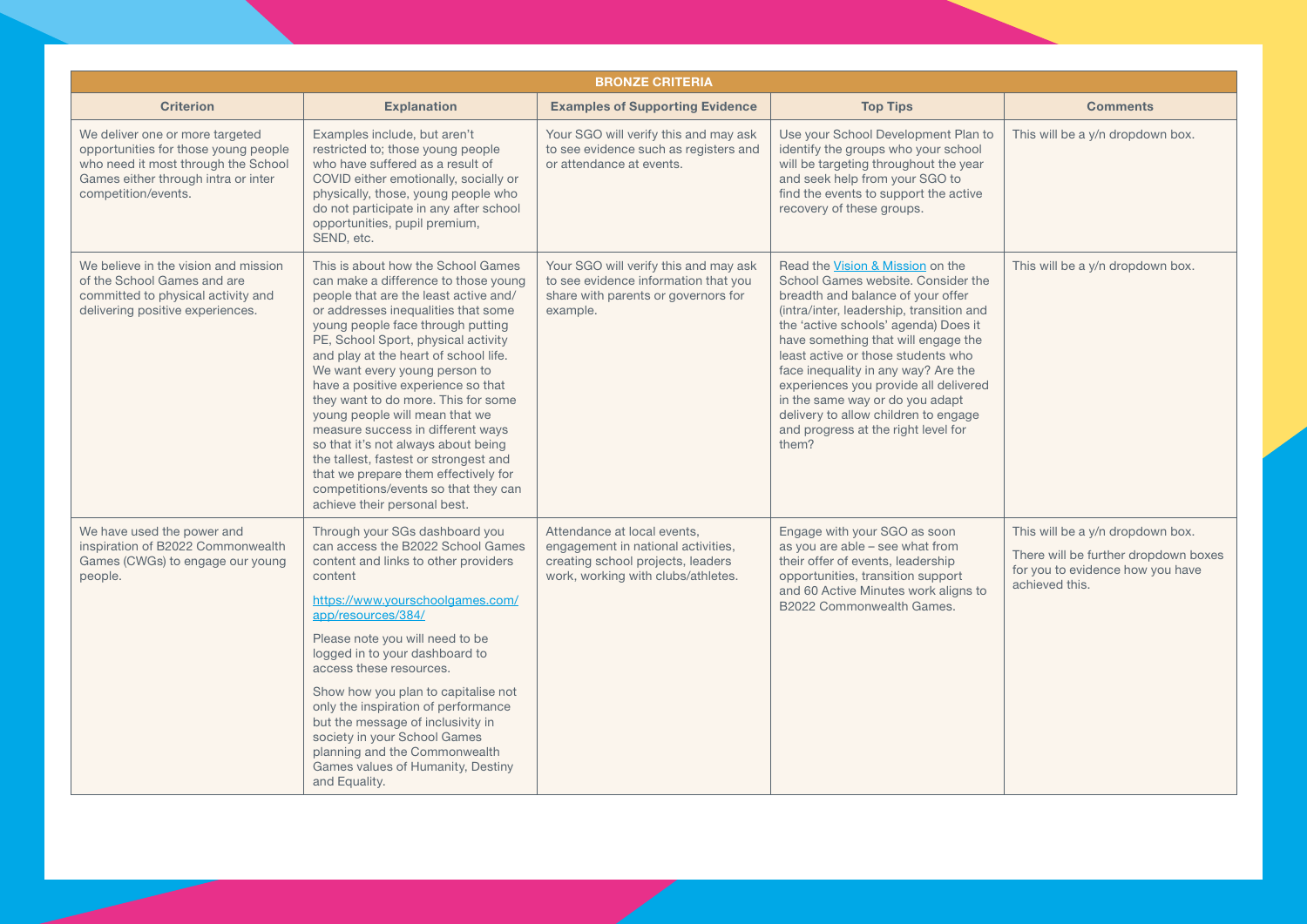|                | <b>SILVER CRITERIA</b>                                                                                                                                                                                                       |                                                                                                                                                                                                                                                                                                                                                                                                                                                         |                                                                                                                                                                                                                                                                                                                                                                 |                                                                                                                                                                                                                                                                                                                                                  |                                                                                                                                                                                                                                                                                                                                                                                                                                                                               |
|----------------|------------------------------------------------------------------------------------------------------------------------------------------------------------------------------------------------------------------------------|---------------------------------------------------------------------------------------------------------------------------------------------------------------------------------------------------------------------------------------------------------------------------------------------------------------------------------------------------------------------------------------------------------------------------------------------------------|-----------------------------------------------------------------------------------------------------------------------------------------------------------------------------------------------------------------------------------------------------------------------------------------------------------------------------------------------------------------|--------------------------------------------------------------------------------------------------------------------------------------------------------------------------------------------------------------------------------------------------------------------------------------------------------------------------------------------------|-------------------------------------------------------------------------------------------------------------------------------------------------------------------------------------------------------------------------------------------------------------------------------------------------------------------------------------------------------------------------------------------------------------------------------------------------------------------------------|
| <b>Outcome</b> | <b>Criterion</b>                                                                                                                                                                                                             | <b>Explanation</b>                                                                                                                                                                                                                                                                                                                                                                                                                                      | <b>Examples of Supporting</b><br><b>Evidence</b>                                                                                                                                                                                                                                                                                                                | <b>Top Tips</b>                                                                                                                                                                                                                                                                                                                                  | <b>Comments</b>                                                                                                                                                                                                                                                                                                                                                                                                                                                               |
|                | Your school has a clearly planned<br>approach to 60 active minutes and<br>in particular the 30 minutes that<br>schools are driving within your own<br>timetable.                                                             | This is about your provision<br>over and above your timetabled<br>Physical Education time. This is<br>about how you are encouraging<br>your young people to be physically<br>active across the school day and<br>beyond.                                                                                                                                                                                                                                | Your SGO will verify this and so<br>you should be able to evidence<br>how your school is adhering<br>to the Chief Medical Officer's<br>recommendations. Tools such<br>as the Active Schools Planner or<br>other such tools would be good<br>evidence as well as timetable<br>overviews etc.                                                                     | Ask your SGO for help! They may<br>be running training or have case<br>studies which can help you deliver<br>more activity during the school<br>day. Consider completing an<br>Active School Planner heatmap to<br>show you where you might want<br>to prioritise development and find<br>suggestions to help you create<br>more activity.       | This will be a y/n dropdown box.<br>You will be asked via selecting<br>drop down boxes about some<br>examples of what you are currently<br>delivering - your responses will not<br>affect your score.                                                                                                                                                                                                                                                                         |
| $\overline{2}$ | All of your intra competition offer<br>has clearly defined intent.                                                                                                                                                           | We know that competition does<br>so much more than tell young<br>people who is the best at a certain<br>sport or activity! What is it that<br>you want your pupils to learn from<br>taking part in your intra-school<br>competitions? Creating events<br>by starting with clear intent will<br>ensure you maximise engagement,<br>learning and enjoyment.                                                                                               | Your SGO will verify this and<br>so you should be able to<br>evidence your timetable of intra<br>competitions/events over the year<br>and what the difference is that you<br>are trying to make to the young<br>people through these.                                                                                                                           | Download the Positive Experiences<br>in Competition toolkit – watch the<br>videos and complete the simple<br>tasks to help make sure your<br>events work to create a positive<br>experience for all your students.                                                                                                                               | This will be a y/n dropdown box.<br>You will be asked via selecting<br>drop down boxes about some<br>examples of intent examples that<br>you are currently delivering - your<br>responses will not affect your<br>score. We also would like to know<br>what sports/activities you are using<br>to engage your young people; this<br>will be a table where you will tick<br>the relevant options for intra and<br>where you are also engaging in<br>inter competitions/events. |
| 3              | We have formalised ways of getting<br>feedback from our young people<br>after their inter competition/events<br>experiences to support that we are<br>on board with promoting positive<br>experiences of competition/events. | We're used to building in feedback<br>to all aspects of school life<br>nowadays - whether taking on<br>board marking/feedback from a<br>piece of work before designing<br>the next steps or consulting on<br>changes to uniforms or extra-<br>curricular programmes. Talking<br>directly to the young people you<br>want to engage and listening to<br>their needs creates ownership of<br>the activity and a stronger sense of<br>belonging in school. | Your SGO will verify this and so<br>vou should be able to evidence<br>your understanding of positive<br>experiences and how you have<br>put this into practice to ensure<br>that young people aren't just being<br>exposed to competitions/events<br>coldly but that they are adequately<br>prepared and know what to expect<br>so that they can be their best. | Can you ask a group of leaders to<br>conduct a brief survey, run a focus<br>group or write a simple report/case<br>study following each event? School<br>Sport Organising Crews are groups<br>that may be set up by a school,<br>with the support of their SGO to do<br>this and many more things that can<br>help already busy Subject Leaders! | This will be a y/n dropdown box.<br>You will be asked via selecting<br>drop down boxes about some<br>examples                                                                                                                                                                                                                                                                                                                                                                 |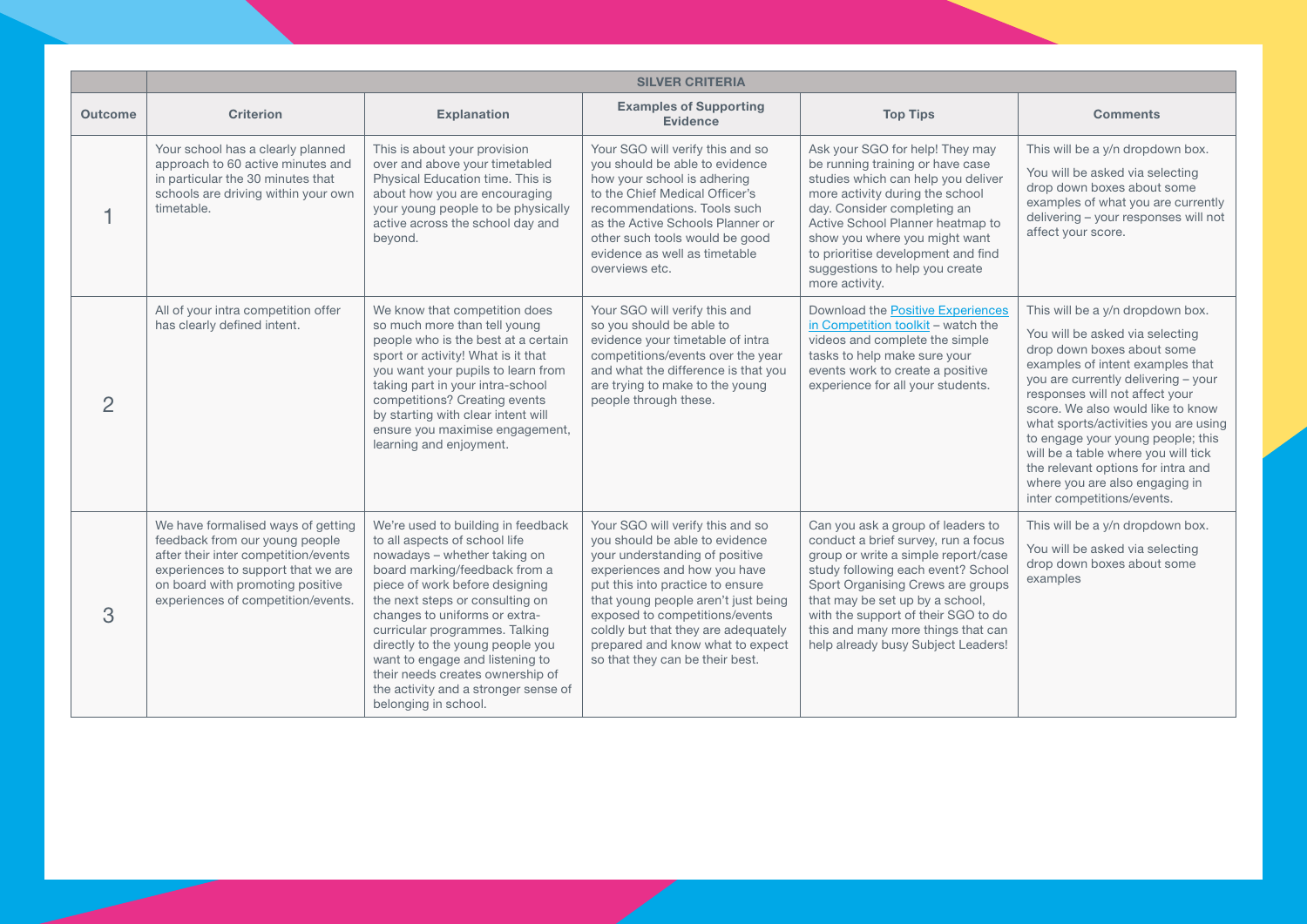|                | <b>SILVER CRITERIA</b>                                                                                                                                                                                         |                                                                                                                                                                                                                                                                                                                                                                                                             |                                                                                                                           |                                                                                                                                                                                                                                                                                                                                                                                                      |                                                                                                                                                                                                                                                                                                                                               |
|----------------|----------------------------------------------------------------------------------------------------------------------------------------------------------------------------------------------------------------|-------------------------------------------------------------------------------------------------------------------------------------------------------------------------------------------------------------------------------------------------------------------------------------------------------------------------------------------------------------------------------------------------------------|---------------------------------------------------------------------------------------------------------------------------|------------------------------------------------------------------------------------------------------------------------------------------------------------------------------------------------------------------------------------------------------------------------------------------------------------------------------------------------------------------------------------------------------|-----------------------------------------------------------------------------------------------------------------------------------------------------------------------------------------------------------------------------------------------------------------------------------------------------------------------------------------------|
| <b>Outcome</b> | <b>Criterion</b>                                                                                                                                                                                               | <b>Explanation</b>                                                                                                                                                                                                                                                                                                                                                                                          | <b>Examples of Supporting</b><br><b>Evidence</b>                                                                          | <b>Top Tips</b>                                                                                                                                                                                                                                                                                                                                                                                      | <b>Comments</b>                                                                                                                                                                                                                                                                                                                               |
| 4              | We understand which young<br>people would benefit from some<br>School Games interventions to aid<br>their transition and have liaised<br>with our SGO about these young<br>people and potential opportunities. | This shows that your school<br>understands that the School<br>Games can make a difference to<br>those young people that are the<br>least active and/or addresses<br>inequalities that some young<br>people face.                                                                                                                                                                                            | Your SGO will verify this and so<br>vou should be able to evidence<br>which groups of young people<br>would benefit most. | Download the Positive Experiences<br>in Competition toolkit - reflect on<br>the advice regarding identifying<br>the young people in greatest need<br>(STEP 1).<br>Engage with your SGO as soon<br>as you are able - see what from<br>their offer of events, leadership<br>opportunities, transition support<br>and 60 Active Minutes work you can<br>engage with to support your priority<br>groups. | This will be a y/n dropdown box.<br>You will be asked via selecting<br>drop down boxes about some<br>examples of cohorts of young<br>people that you are currently<br>targeting and the types of<br>interventions that you would like<br>to see or are already engaged in -<br>your responses will not affect your<br>score and are optional. |
| 5              | We have a clear process to engage<br>and glean our young people's<br>views on our offer school sport and<br>physical activity offer.                                                                           | The first step in understanding<br>what competition experience is<br>appropriate for your target group<br>of young people is understanding<br>their motivations, competence and<br>confidence to take part.<br>Consultation can help you to<br>identify the barriers that prevent<br>young people from taking part to<br>help you to remove them from any<br>competition experience you look to<br>provide. | Your SGO will verify this and so<br>you should be able to share your<br>approach with them.                               | Download the Positive Experiences<br>in Competition toolkit - consider<br>the tips on how to consult young<br>people (STEP 2) and consider<br>setting up a School Sport<br>Organising Crew if you haven't<br>done so already - your SGO will be<br>able to help you to do this.                                                                                                                      | This will be a y/n dropdown box.<br>You will be asked via selecting<br>drop down boxes about some<br>examples of how you achieve this -<br>your responses will not affect your<br>score and are optional.                                                                                                                                     |
| 6              | We communicate our School<br>Games competition logistics to our<br>parents.                                                                                                                                    | To secure the best engagement<br>from young people you may also<br>wish to enlist the support of their<br>parents/carers. This can help them<br>understand why their child has<br>been chosen to take part and what<br>the event aims to achieve so that<br>they can celebrate this with them.                                                                                                              | Your SGO will verify this and so<br>you should be able to share your<br>approach with them and evidence<br>this.          | Download the Positive Experiences<br>in Competition toolkit - how might<br>you communicate logistics with<br>parents (STEP 5)? How would you<br>respond to the key questions set<br>out in the document?                                                                                                                                                                                             | This will be a y/n dropdown box.<br>You will be asked via selecting<br>drop down boxes about some<br>examples of how you achieve this -<br>your responses will not affect your<br>score and are optional.                                                                                                                                     |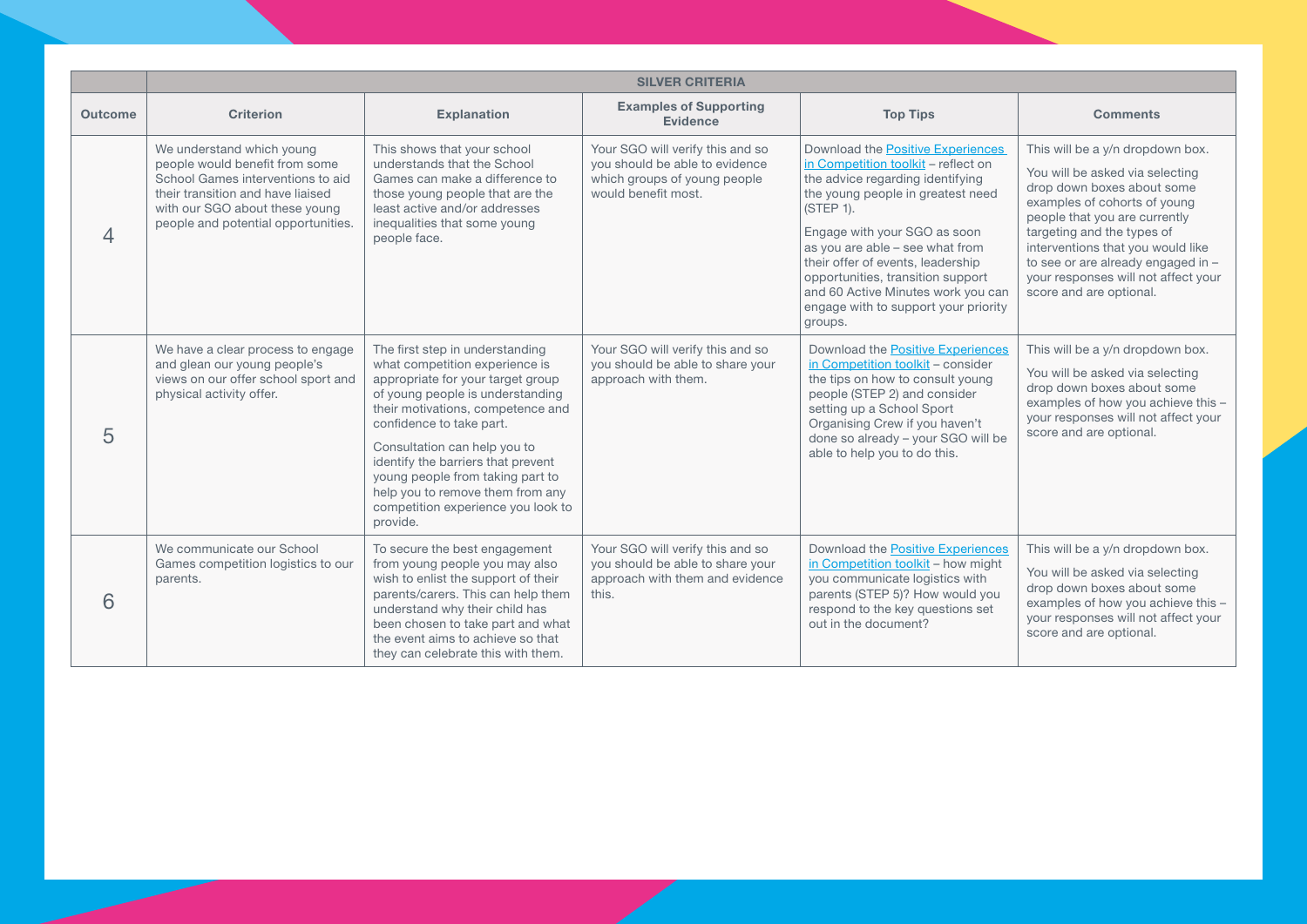|                | <b>SILVER CRITERIA</b>                                                                                                                               |                                                                                                                                                                                                                                                                                                                                                                                                                                                                                                                            |                                                                                                                                                                                     |                                                                                                                                                                                                                       |                                                                                                                                                                                                                                                                                                  |
|----------------|------------------------------------------------------------------------------------------------------------------------------------------------------|----------------------------------------------------------------------------------------------------------------------------------------------------------------------------------------------------------------------------------------------------------------------------------------------------------------------------------------------------------------------------------------------------------------------------------------------------------------------------------------------------------------------------|-------------------------------------------------------------------------------------------------------------------------------------------------------------------------------------|-----------------------------------------------------------------------------------------------------------------------------------------------------------------------------------------------------------------------|--------------------------------------------------------------------------------------------------------------------------------------------------------------------------------------------------------------------------------------------------------------------------------------------------|
| <b>Outcome</b> | <b>Criterion</b>                                                                                                                                     | <b>Explanation</b>                                                                                                                                                                                                                                                                                                                                                                                                                                                                                                         | <b>Examples of Supporting</b><br><b>Evidence</b>                                                                                                                                    | <b>Top Tips</b>                                                                                                                                                                                                       | <b>Comments</b>                                                                                                                                                                                                                                                                                  |
|                | We have used the power and<br>inspiration of B2022 CWGs<br>to engage our young people<br>and we have seen an uptake in<br>participation as a result. | Through your SGs dashboard you<br>can access the B2022 School<br>Games content and links to other<br>providers content<br>https://www.yourschoolgames.<br>com/app/resources/384/<br>Please note you will need to be<br>logged in to your dashboard to<br>access these resources.<br>Show how you plan to capitalise<br>not only the inspiration of<br>performance but the message<br>of inclusivity in society in your<br>School Games planning and the<br>Commonwealth Games values of<br>Humanity, Destiny and Equality. | Attendance at events, engagement<br>in interventions, leaders work,<br>working with clubs/athletes.<br>Registers will be needed to<br>demonstrate the increase in<br>participation. | Engage with your SGO as soon<br>as you are able – see what from<br>their offer of events, leadership<br>opportunities, transition support<br>and 60 Active Minutes work aligns<br>to the B2022 Commonwealth<br>Games. | This will be a y/n dropdown box.<br>There will be further dropdown<br>boxes for you to evidence how you<br>have achieved this as well as the<br>opportunity for you to indicate if<br>you would like to be a part of the<br>more formal Legacy investment<br>evaluation as led by Sport England. |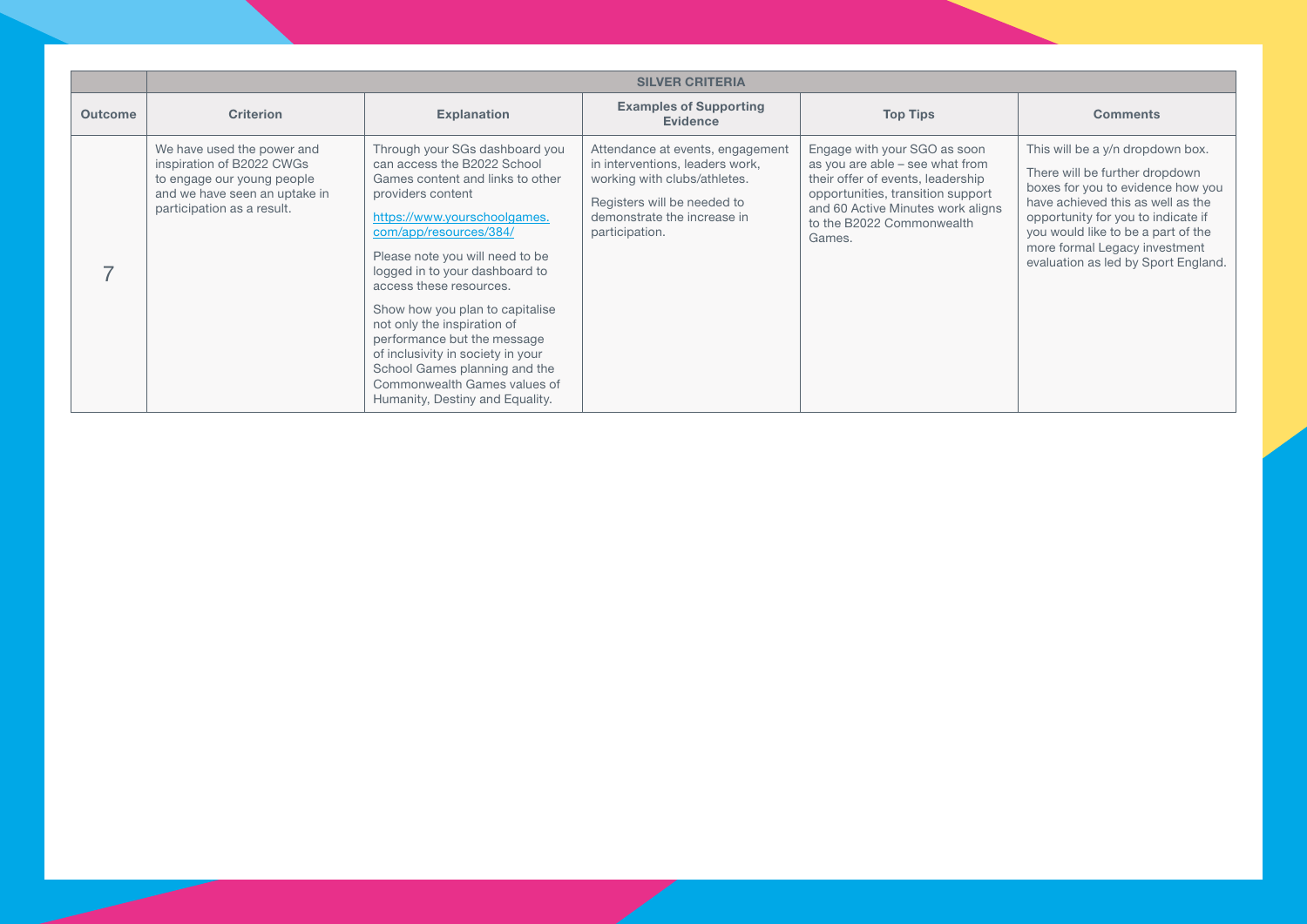|                | <b>GOLD CRITERIA</b>                                                                                                                                                                                                 |                                                                                                                                                                                                                                                            |                                                                                                                                                                                                                                                                                                                                                                 |                                                                                                                                                                                                                                                                                                                                                                                   |                                                                                                                                                                                                                                                                                                                                                                                                              |
|----------------|----------------------------------------------------------------------------------------------------------------------------------------------------------------------------------------------------------------------|------------------------------------------------------------------------------------------------------------------------------------------------------------------------------------------------------------------------------------------------------------|-----------------------------------------------------------------------------------------------------------------------------------------------------------------------------------------------------------------------------------------------------------------------------------------------------------------------------------------------------------------|-----------------------------------------------------------------------------------------------------------------------------------------------------------------------------------------------------------------------------------------------------------------------------------------------------------------------------------------------------------------------------------|--------------------------------------------------------------------------------------------------------------------------------------------------------------------------------------------------------------------------------------------------------------------------------------------------------------------------------------------------------------------------------------------------------------|
| <b>Outcome</b> | <b>Criterion</b>                                                                                                                                                                                                     | <b>Explanation</b>                                                                                                                                                                                                                                         | <b>Examples of Supporting</b><br><b>Evidence</b>                                                                                                                                                                                                                                                                                                                | <b>Top Tips</b>                                                                                                                                                                                                                                                                                                                                                                   | <b>Comments</b>                                                                                                                                                                                                                                                                                                                                                                                              |
|                | You are delivering 30 active<br>minutes for 30% of your school<br>population and are tracking their<br>30 minutes take up (or not) beyond<br>school.                                                                 | This is about your provision<br>over and above your timetabled<br>Physical Education time and about<br>how you are encouraging your<br>young people to be physically<br>active across the school day and<br>beyond.                                        | Your SGO will verify this and so<br>you should be able to evidence<br>how your school is adhering<br>to the Chief Medical Officer's<br>recommendations. Tools such<br>as the Active School Planner or<br>other such tools would be good<br>evidence as well as timetable<br>overviews, etc.                                                                     | Ask your SGO for help! They may<br>be running training or have case<br>studies which can help you deliver<br>more activity during the school<br>day. Consider completing an<br>Active School Planner heatmap to<br>show you where you might want<br>to prioritise development and start<br>registers, records and/or surveys<br>to capture which students are<br>active and when. | This will be a y/n dropdown box.<br>You will be asked via selecting<br>drop down boxes about some<br>examples of what you are currently<br>delivering and how you are<br>tracking their engagement beyond<br>school - your responses will not<br>affect your score.                                                                                                                                          |
| $\overline{2}$ | You have identified those young<br>people that would benefit most<br>from your intra competition<br>offer and can evidence they are<br>engaged in this.                                                              | This shows that you are using<br>intra competition in the most<br>appropriate way - when your<br>children are competent enough to<br>engage and when their motivation<br>and confidence are matched to the<br>types of event you are offering.             | Your SGO will verify this and<br>so you should be able to<br>evidence your timetable of intra<br>competitions/events over the year<br>and what the difference is that you<br>are trying to make to the young<br>people through these as well as<br>the uptake and impact - did you<br>achieve what you set out to?                                              | Download the Positive Experiences<br>in Competition toolkit - consider<br>the tips on how to consult<br>young people (STEP 2) on which<br>experiences/formats would suit<br>them best.                                                                                                                                                                                            | This will be a y/n dropdown box<br>You will be asked via selecting<br>drop down boxes about some<br>examples of intent examples that<br>you are currently delivering - your<br>responses will not affect your<br>score.<br>We also would like to know what<br>sports/activities you are using to<br>engage your young people; this will<br>be a table where you will tick the<br>relevant options for intra. |
| 3              | We provide opportunities for our<br>young people to practice and<br>prepare ahead of all their inter<br>competition experience and give<br>reflection time afterwards in line<br>with positive experiences research. | As with other aspects of the school<br>curriculum properly preparing for<br>new experiences gives children<br>confidence that they know what to<br>expect and that they have the skills<br>and knowledge they'll need to<br>make the event a positive one. | Your SGO will verify this and so<br>you should be able to evidence<br>your understanding of positive<br>experiences and how you have<br>put this into practice to ensure<br>that young people aren't just being<br>exposed to competitions/events<br>coldly but that they are adequately<br>prepared and know what to expect<br>so that they can be their best. | Download the Positive Experiences<br>in Competition toolkit -<br>consider how you can best help<br>participatnts to prepare (STEP<br>5) and what can be done to help<br>young people recall the positive<br>aspects of engagement (STEP 8)?                                                                                                                                       | This will be a y/n dropdown box.<br>You will need to evidence these<br>interventions. We also would like<br>to know what sports/activities you<br>are using to engage your young<br>people; this will be a table where<br>you will tick the relevant options<br>for inter.                                                                                                                                   |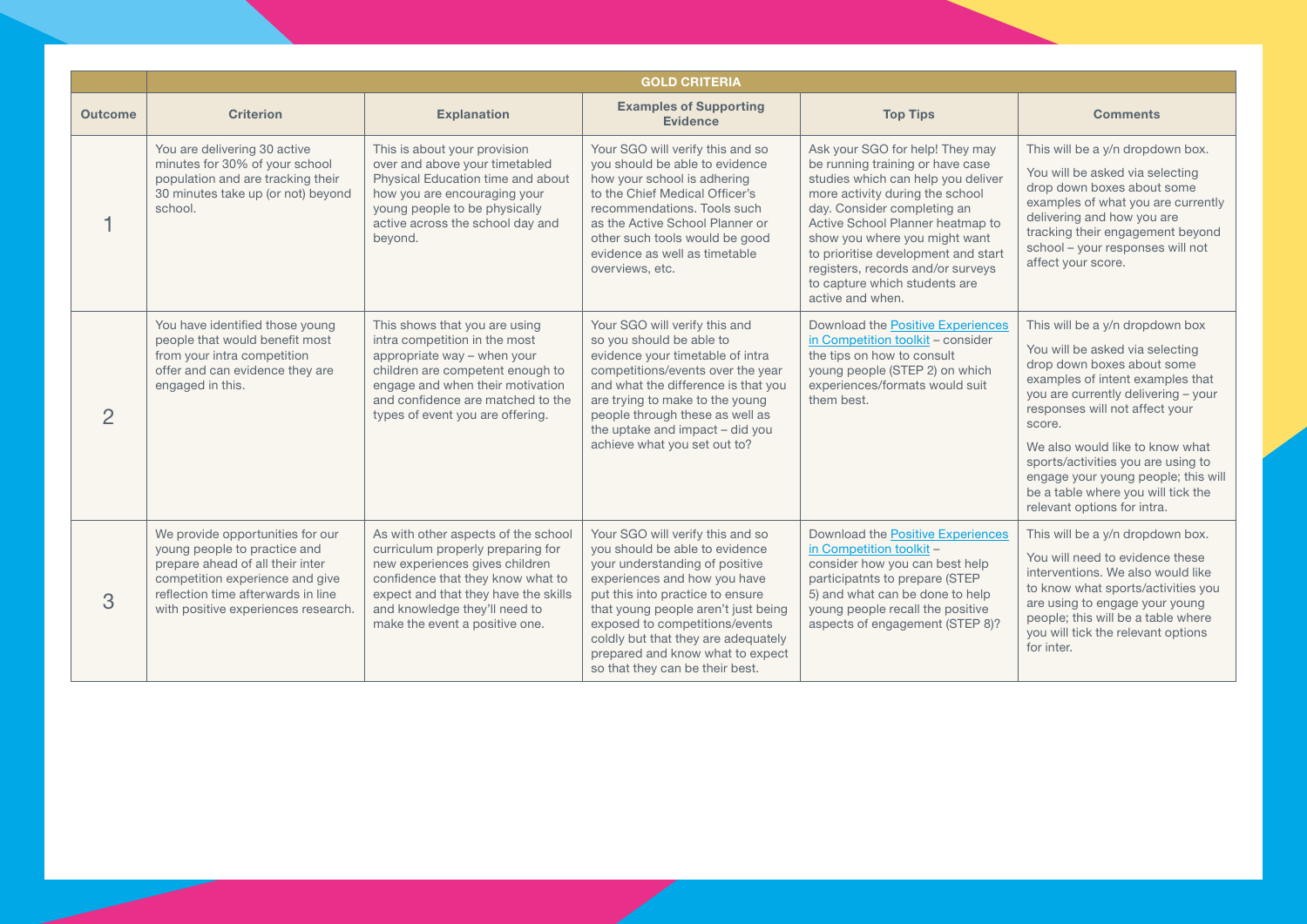|                | <b>GOLD CRITERIA</b>                                                                                                                                                |                                                                                                                                                                                                                                                                                                                                                                |                                                                                                                                   |                                                                                                                                                                                                                                                                                                                                                                                                      |                                                                                                                                                                                                                                                                                                                                                                                                                                                                                                                           |
|----------------|---------------------------------------------------------------------------------------------------------------------------------------------------------------------|----------------------------------------------------------------------------------------------------------------------------------------------------------------------------------------------------------------------------------------------------------------------------------------------------------------------------------------------------------------|-----------------------------------------------------------------------------------------------------------------------------------|------------------------------------------------------------------------------------------------------------------------------------------------------------------------------------------------------------------------------------------------------------------------------------------------------------------------------------------------------------------------------------------------------|---------------------------------------------------------------------------------------------------------------------------------------------------------------------------------------------------------------------------------------------------------------------------------------------------------------------------------------------------------------------------------------------------------------------------------------------------------------------------------------------------------------------------|
| <b>Outcome</b> | <b>Criterion</b>                                                                                                                                                    | <b>Explanation</b>                                                                                                                                                                                                                                                                                                                                             | <b>Examples of Supporting</b><br><b>Evidence</b>                                                                                  | <b>Top Tips</b>                                                                                                                                                                                                                                                                                                                                                                                      | <b>Comments</b>                                                                                                                                                                                                                                                                                                                                                                                                                                                                                                           |
| $\overline{4}$ | We have identified those young<br>people that would benefit most<br>and have an offer that focuses<br>specifically on those young people<br>developed with our SGO. | This shows that your school<br>is committed to using the<br>opportunities within your local<br>School Games offer to make a<br>difference to those young people<br>that are the least active and/or<br>address inequalities that some<br>young people face.                                                                                                    | Your SGO will verify this and so<br>you should be able to evidence<br>which groups of young people<br>would/ have benefited most. | Download the Positive Experiences<br>in Competition toolkit - reflect on<br>the advice regarding identifying<br>the young people in greatest need<br>(STEP 1).<br>Engage with your SGO as soon<br>as you are able - see what from<br>their offer of events, leadership<br>opportunities, transition support<br>and 60 Active Minutes work you can<br>engage with to support your priority<br>groups. | This will be a y/n dropdown box.<br>You will be asked via selecting<br>drop down boxes about some<br>examples of cohorts of young<br>people that you are currently<br>targeting and the types of<br>interventions that you would like to<br>see or are already engaged in and<br>the difference this has made to the<br>young people - your responses<br>will not affect your score and are<br>optional.                                                                                                                  |
| 5              | We have a formal structure to<br>engage our young people through<br>Sports Leaders, School Games<br>Crews or Committees and use<br>them to support our offer.       | To support the personal<br>development of their young people,<br>many schools seek to provide a<br>range of volunteering opportunities<br>connected to the School Games.<br>Roles vary in order to engage<br>an array of pupils with differing<br>skills and levels of confidence and<br>also to add volunteer capacity to<br>support your schools' provision. | Your SGO will verify this and so<br>you should be able to share your<br>approach with them.                                       | Consider setting up a School<br>Sport Organising Crew if you<br>haven't done so already - you<br>can find more out more about<br>this by contacting your SGO or<br>by searching 'SSOC' within the<br>resources section of your School<br>Games dashboard.                                                                                                                                            | This will be a y/n dropdown box<br>along with some numbers involved<br>that you will need to input. There<br>will be further drop down boxes<br>to capture the type of leadership<br>opportunity that you provide and<br>how once engaged and trained<br>these young people are helping<br>you with your delivery of your<br>School Games offer.<br>You will be asked via selecting<br>drop down boxes about some<br>examples of how you achieve this -<br>your responses will not affect your<br>score and are optional. |
| 6              | We share with our parents our<br>competition intent and ask the<br>same of other external providers<br>engaging with our school.                                    | To secure the best engagement<br>from young people we may also<br>wish to enlist the support of their<br>parents/carers and other providers.<br>This can help them to understand<br>why they have been chosen to take<br>part and what the event aims to<br>achieve so that they can celebrate<br>this with the children.                                      | Your SGO will verify this and so<br>you should be able to share your<br>approach with them and evidence<br>this.                  | Download the Positive Experiences<br>in Competition toolkit - how might<br>you communicate intent with<br>parents (STEP 5)? How would you<br>respond to the key questions set<br>out in the document?                                                                                                                                                                                                | This will be a y/n dropdown box.<br>You will be asked via selecting<br>drop down boxes about some<br>examples of how you achieve this<br>and what other providers you are<br>engaging with - your responses<br>will not affect your score and are<br>optional.                                                                                                                                                                                                                                                            |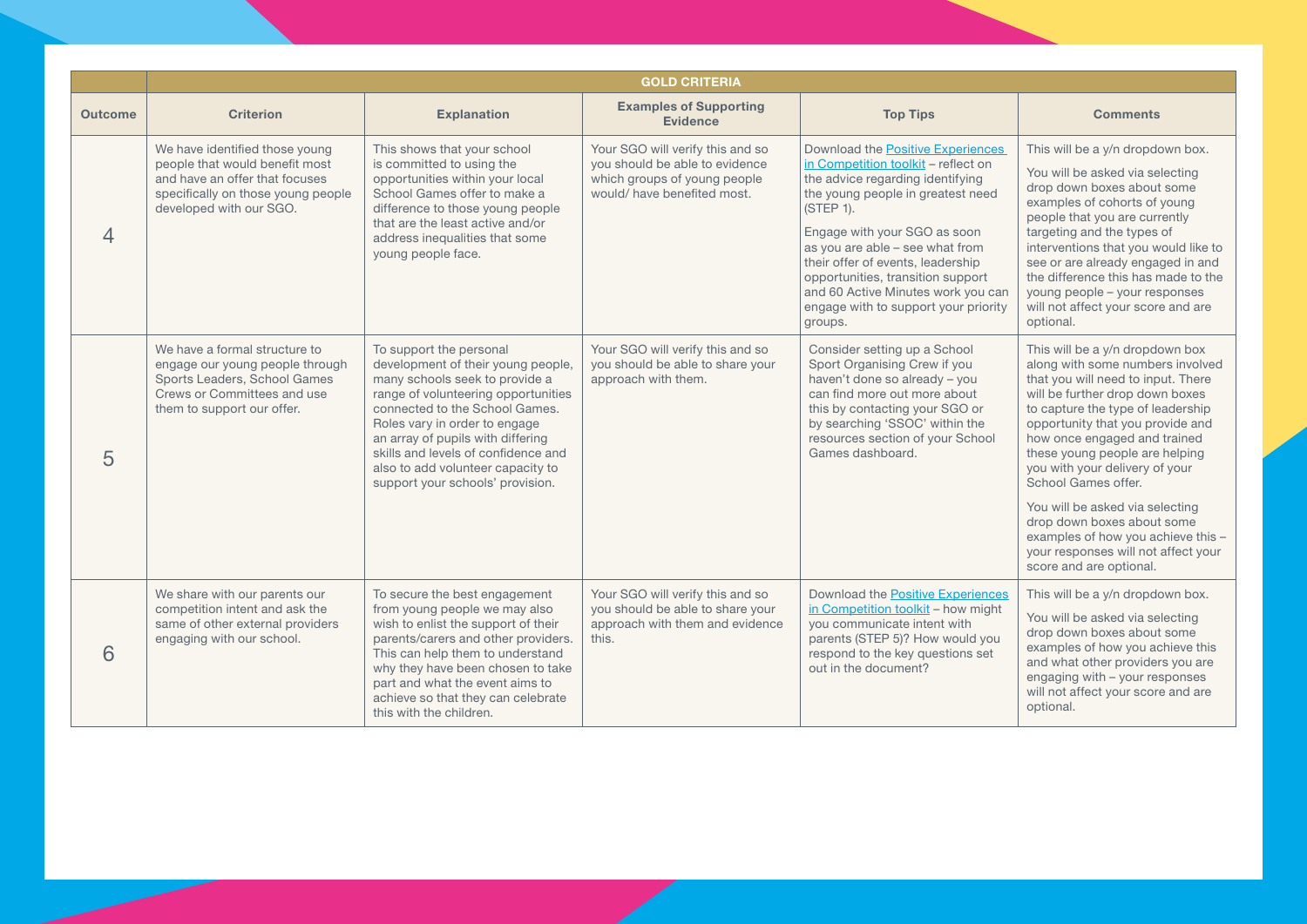|                | <b>GOLD CRITERIA</b>                                                                                                                                             |                                                                                                                                                                                                                                                                                                                                                                                                                                                                                                                            |                                                                                                     |                                                                                                                                                                                                                |                                                                                                                                                                                                                                                                                                  |  |
|----------------|------------------------------------------------------------------------------------------------------------------------------------------------------------------|----------------------------------------------------------------------------------------------------------------------------------------------------------------------------------------------------------------------------------------------------------------------------------------------------------------------------------------------------------------------------------------------------------------------------------------------------------------------------------------------------------------------------|-----------------------------------------------------------------------------------------------------|----------------------------------------------------------------------------------------------------------------------------------------------------------------------------------------------------------------|--------------------------------------------------------------------------------------------------------------------------------------------------------------------------------------------------------------------------------------------------------------------------------------------------|--|
| <b>Outcome</b> | <b>Criterion</b>                                                                                                                                                 | <b>Explanation</b>                                                                                                                                                                                                                                                                                                                                                                                                                                                                                                         | <b>Examples of Supporting</b><br><b>Evidence</b>                                                    | <b>Top Tips</b>                                                                                                                                                                                                | <b>Comments</b>                                                                                                                                                                                                                                                                                  |  |
|                | We have used the power and<br>inspiration of B2022 CWGs to<br>engage our young people and<br>parents and we have seen an<br>uptake in participation as a result. | Through your SGs dashboard you<br>can access the B2022 School<br>Games content and links to other<br>providers content<br>https://www.yourschoolgames.<br>com/app/resources/384/<br>Please note you will need to be<br>logged in to your dashboard to<br>access these resources.<br>Show how you plan to capitalise<br>not only the inspiration of<br>performance but the message<br>of inclusivity in society in your<br>School Games planning and the<br>Commonwealth Games values of<br>Humanity, Destiny and Equality. | Attendance at events, engagement<br>in interventions, leaders work,<br>working with clubs/athletes. | Engage with your SGO as soon<br>as you are able - see what from<br>their offer of events, leadership<br>opportunities, transition support<br>and 60 Active Minutes work aligns<br>to B2022 Commonwealth Games. | This will be a y/n dropdown box.<br>There will be further dropdown<br>boxes for you to evidence how you<br>have achieved this as well as the<br>opportunity for you to indicate if<br>you would like to be a part of the<br>more formal Legacy investment<br>evaluation as led by Sport England. |  |